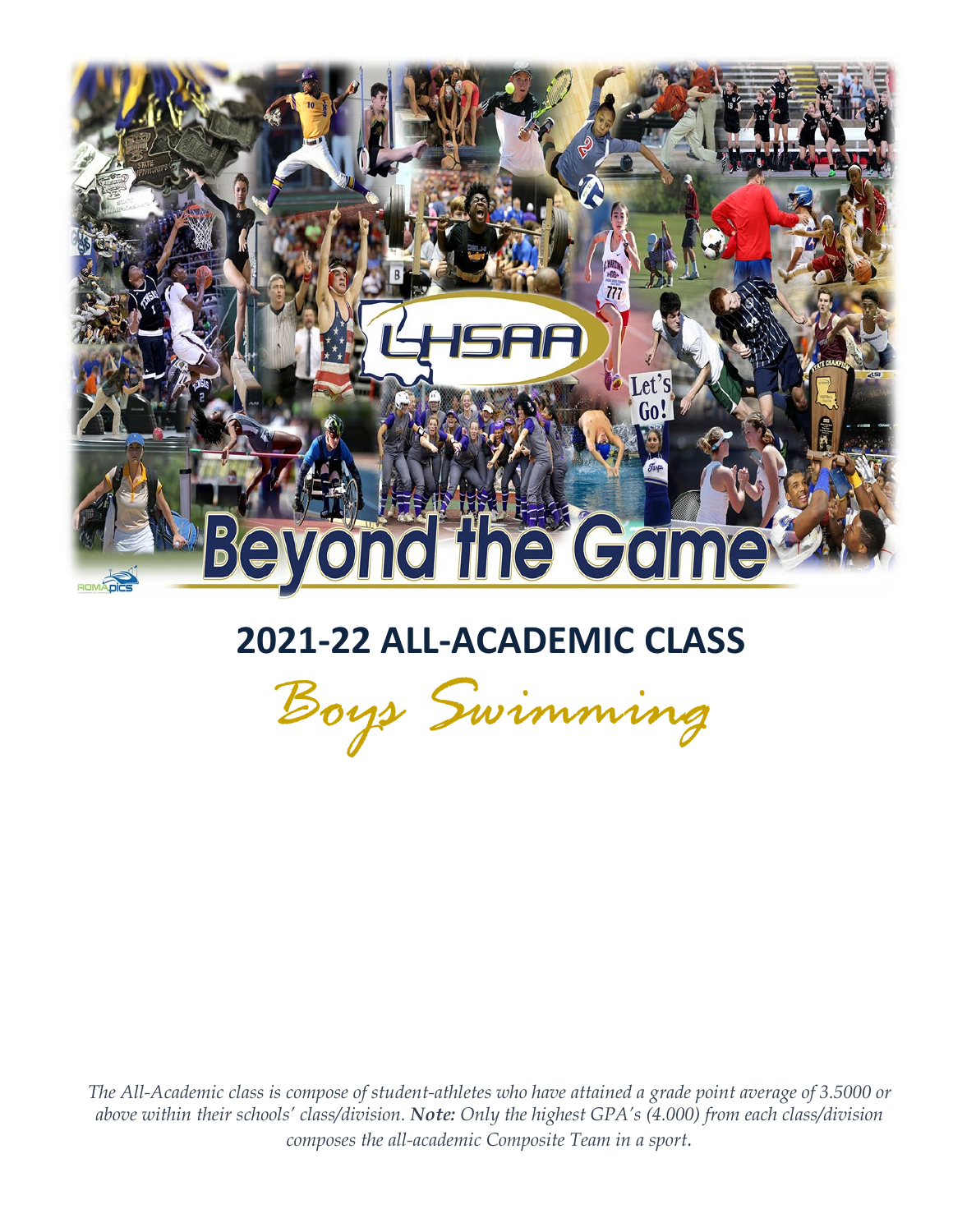

#### 2021-22 ALL-ACADEMIC BOYS SWIMMING CLASS TEAM

|                           |         | Division I            |       |              |                 |            |
|---------------------------|---------|-----------------------|-------|--------------|-----------------|------------|
| <b>Name</b>               | Year    | School                | Sport | <b>Class</b> | <b>Division</b> | <b>GPA</b> |
| Nicholas Wolf             | 2021-22 | <b>Barbe</b>          | SW    | 5A           |                 | 4.0000     |
| <b>Addison Wilberg</b>    | 2021-22 | <b>Brother Martin</b> | SW    | 5A           |                 | 4.0000     |
| <b>Gergely Szarvas</b>    | 2021-22 | C.E. Byrd             | SW    | 5A           |                 | 4.0000     |
| Joseph Duncan             | 2021-22 | Catholic - B.R.       | SW    | 5A           | L               | 4.0000     |
| Cody Hurst                | 2021-22 | Dutchtown             | SW    | 5A           |                 | 4.0000     |
| Jason Wong                | 2021-22 | Dutchtown             | SW    | 5A           |                 | 4.0000     |
| Nicholas Nobile           | 2021-22 | Jesuit                | SW    | 5A           |                 | 4.0000     |
| Mohamad Habib             | 2021-22 | Lafayette             | SW    | 5A           |                 | 4.0000     |
| Owen Brinson              | 2021-22 | Slidell               | SW    | 5A           | L               | 4.0000     |
| Dev Gautam                | 2021-22 | Southside             | SW    | 5A           |                 | 4.0000     |
| Andrew Hightower          | 2021-22 | St. Paul's            | SW    | 5A           |                 | 4.0000     |
| Daniel Bigger             | 2021-22 | Thibodaux             | SW    | 5A           |                 | 4.0000     |
| Matthew Rotolo            | 2021-22 | Walker                | SW    | 5A           |                 | 4.0000     |
| <b>Tristan Vessel</b>     | 2021-22 | Zachary               | SW    | 5A           | L               | 4.0000     |
| <b>Sutton Oathout</b>     | 2021-22 | Captain Shreve        | SW    | 5A           |                 | 3.9782     |
| <b>Bret Serpas</b>        | 2021-22 | Fontainebleau         | SW    | 5A           | L               | 3.9782     |
| Andrew Richards-Talbot    | 2021-22 | Fontainebleau         | SW    | 5A           | L               | 3.9772     |
| Jackson Descant           | 2021-22 | Pineville             | SW    | 5A           |                 | 3.9600     |
| <b>Tyler Edmonds</b>      | 2021-22 | Southside             | SW    | 5A           |                 | 3.9600     |
| <b>Phillip Tisdale</b>    | 2021-22 | Captain Shreve        | SW    | 5A           |                 | 3.9574     |
| Oren Lutz                 | 2021-22 | Pineville             | SW    | 5A           | L               | 3.9574     |
| Conan Zhang               | 2021-22 | <b>Baton Rouge</b>    | SW    | 5A           |                 | 3.9565     |
| Ryan Vallia-Towe          | 2021-22 | Southwood             | SW    | 5A           |                 | 3.9565     |
| Luke Pennison             | 2021-22 | Thibodaux             | SW    | 5A           |                 | 3.9565     |
| <b>Beau Nunez</b>         | 2021-22 | Chalmette             | SW    | 5A           |                 | 3.9545     |
| <b>Thomas Cecola</b>      | 2021-22 | Jesuit                | SW    | 5A           | L               | 3.9524     |
| Zachary Davis             | 2021-22 | Jesuit                | SW    | 5A           |                 | 3.9524     |
| Ray Melerine              | 2021-22 | <b>Barbe</b>          | SW    | 5A           |                 | 3.9400     |
| <b>Tung Nguyen</b>        | 2021-22 | <b>Baton Rouge</b>    | SW    | 5A           |                 | 3.9318     |
| Jake Steib                | 2021-22 | Destrehan             | SW    | 5A           |                 | 3.9200     |
| Robert Weill              | 2021-22 | Lafayette             | SW    | 5A           |                 | 3.9130     |
| <b>Brice Bounds</b>       | 2021-22 | Sulphur               | SW    | 5A           |                 | 3.9100     |
| Kyle Kieronski            | 2021-22 | Denham Springs        | SW    | 5A           |                 | 3.8913     |
| <b>Tyler Mercil</b>       | 2021-22 | Dutchtown             | SW    | 5A           |                 | 3.8846     |
| Colin Mayne               | 2021-22 | Catholic - B.R.       | SW    | 5A           |                 | 3.8810     |
| Evan Farque               | 2021-22 | <b>Barbe</b>          | SW    | 5A           |                 | 3.8800     |
| <b>Dominick Montecino</b> | 2021-22 | <b>Brother Martin</b> | SW    | 5A           | L               | 3.8605     |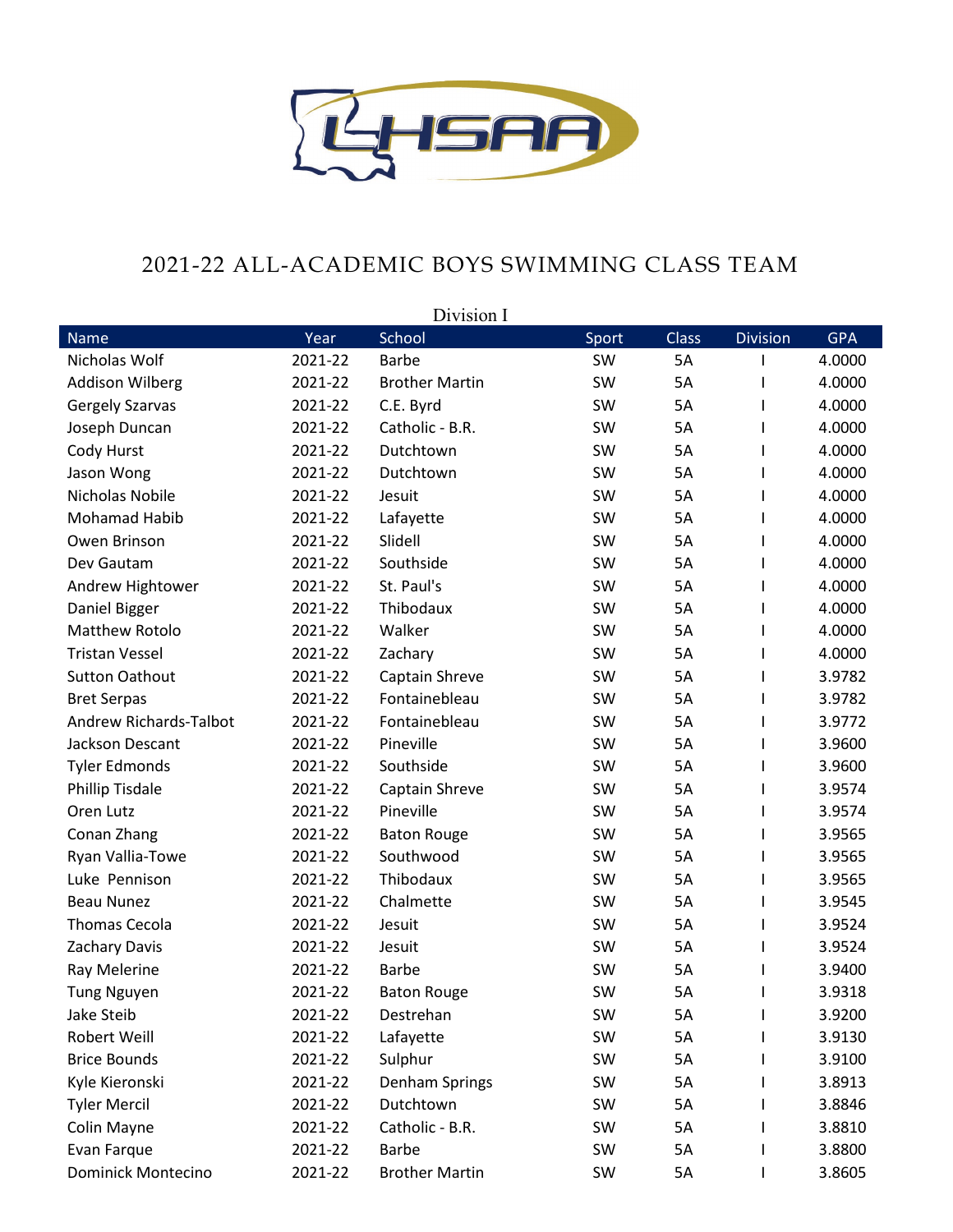| Name                   | Year    | School                | Sport | <b>Class</b> | <b>Division</b> | <b>GPA</b> |
|------------------------|---------|-----------------------|-------|--------------|-----------------|------------|
| Jeffery Talbot         | 2021-22 | Catholic - B.R.       | SW    | <b>5A</b>    |                 | 3.8571     |
| Caleb Wycoff           | 2021-22 | Fontainebleau         | SW    | 5A           |                 | 3.8478     |
| Christopher Ardoin     | 2021-22 | Slidell               | SW    | 5A           |                 | 3.8437     |
| Jacob Lobell           | 2021-22 | St. Amant             | SW    | <b>5A</b>    |                 | 3.8400     |
| <b>Harton Krebs</b>    | 2021-22 | Mandeville            | SW    | 5A           |                 | 3.8372     |
| Alden Bowen            | 2021-22 | Zachary               | SW    | 5A           |                 | 3.8034     |
| <b>Alexander Matus</b> | 2021-22 | Catholic - B.R.       | SW    | <b>5A</b>    |                 | 3.7907     |
| <b>Brady Dufrene</b>   | 2021-22 | Hahnville             | SW    | 5A           |                 | 3.7708     |
| <b>Garrison Allen</b>  | 2021-22 | Mandeville            | SW    | <b>5A</b>    |                 | 3.7609     |
| Shawn O'Neil           | 2021-22 | Chalmette             | SW    | 5A           |                 | 3.7237     |
| <b>Brayden Bostick</b> | 2021-22 | Slidell               | SW    | 5A           |                 | 3.7187     |
| Evan Abraham           | 2021-22 | St. Paul's            | SW    | <b>5A</b>    |                 | 3.7000     |
| Gabriel Kleinschmidt   | 2021-22 | <b>Barbe</b>          | SW    | 5A           |                 | 3.6900     |
| Kyle Sarpy             | 2021-22 | Alexandria            | SW    | 5A           |                 | 3.6739     |
| Sean Walker Morrow     | 2021-22 | Alexandria            | SW    | <b>5A</b>    |                 | 3.6429     |
| Egan Trahant           | 2021-22 | Jesuit                | SW    | 5A           |                 | 3.6429     |
| Zane Cocran            | 2021-22 | Northshore            | SW    | 5A           |                 | 3.6410     |
| <b>Walker Peyton</b>   | 2021-22 | <b>Denham Springs</b> | SW    | <b>5A</b>    |                 | 3.6304     |
| Jackson Slater         | 2021-22 | Dutchtown             | SW    | 5A           |                 | 3.6154     |
| Andrew Poche           | 2021-22 | <b>East Ascension</b> | SW    | 5A           |                 | 3.5918     |
| <b>Blake Fant</b>      | 2021-22 | Captain Shreve        | SW    | 5A           |                 | 3.5681     |
| <b>Grant Sterken</b>   | 2021-22 | Catholic - B.R.       | SW    | 5A           |                 | 3.5555     |
| Caeden Rhoads          | 2021-22 | Sulphur               | SW    | <b>5A</b>    |                 | 3.5500     |
| Aiden Hinton           | 2021-22 | <b>Barbe</b>          | SW    | 5A           |                 | 3.5300     |
| Jeffrey Williams       | 2021-22 | Southside             | SW    | 5A           |                 | 3.5200     |
| Dustin Zimmerle        | 2021-22 | Northshore            | SW    | <b>5A</b>    |                 | 3.5128     |
| Ryan Pearson           | 2021-22 | C.E. Byrd             | SW    | 5A           |                 | 3.5000     |

## Division II

| Name                    | Year    | School                         | Sport | <b>Class</b> | <b>Division</b> | <b>GPA</b> |
|-------------------------|---------|--------------------------------|-------|--------------|-----------------|------------|
| James Womack            | 2021-22 | <b>Holy Cross</b>              | SW    | 5A           | $\mathbf{I}$    | 4.0000     |
| Kendall Smith           | 2021-22 | South Lafourche                | SW    | 4A           | $\mathbf{I}$    | 4.0000     |
| Jack Balhoff            | 2021-22 | St. Thomas More                | SW    | 4A           | $\mathbf{I}$    | 4.0000     |
| <b>Colton Dumas</b>     | 2021-22 | <b>Central Lafourche</b>       | SW    | 5A           | Ш               | 3.9200     |
| Mason Watson            | 2021-22 | Woodlawn - B.R.                | SW    | 5A           | $\mathbf{I}$    | 3.9200     |
| Michael Hammond         | 2021-22 | Opelousas                      | SW    | 4A           | $\mathbf{I}$    | 3.9130     |
| Isaih John              | 2021-22 | Woodlawn - B.R.                | SW    | 5A           | $\mathbf{I}$    | 3.9074     |
| Elijah Pape             | 2021-22 | Lakeshore                      | SW    | 4A           | $\mathbf{I}$    | 3.8100     |
| <b>Cameron Possoit</b>  | 2021-22 | <b>Natchitoches Central</b>    | SW    | 5A           | $\mathbf{I}$    | 3.8039     |
| Christopher Olds        | 2021-22 | <b>Central Lafourche</b>       | SW    | 5A           | Ш               | 3.7959     |
| Alejandro Canas         | 2021-22 | Lakeshore                      | SW    | 4A           | Ш               | 3.7954     |
| Kyle Smith              | 2021-22 | Patrick Taylor - Science/Tech. | SW    | 3A           | $\mathbf{I}$    | 3.7500     |
| Joshua Vu               | 2021-22 | Patrick Taylor - Science/Tech. | SW    | 3A           | $\mathbf{I}$    | 3.7500     |
| <b>William DeFrates</b> | 2021-22 | <b>Holy Cross</b>              | SW    | 5A           | $\mathbf{I}$    | 3.7381     |
| Luke Lirette            | 2021-22 | Plaquemine                     | SW    | 4A           | $\mathbf{I}$    | 3.7179     |
| Micah Bascle            | 2021-22 | South Lafourche                | SW    | 4A           | $\mathbf{I}$    | 3.6889     |
| Gerard Trey" Bowen III" | 2021-22 | <b>Ben Franklin</b>            | SW    | 4A           | Ш               | 3.6000     |
| Caden Lerille           | 2021-22 | South Lafourche                | SW    | 4A           | $\mathbf{I}$    | 3.5652     |
| <b>Charles Dufrene</b>  | 2021-22 | Archbishop Shaw                | SW    | 5A           | Ш               | 3.5000     |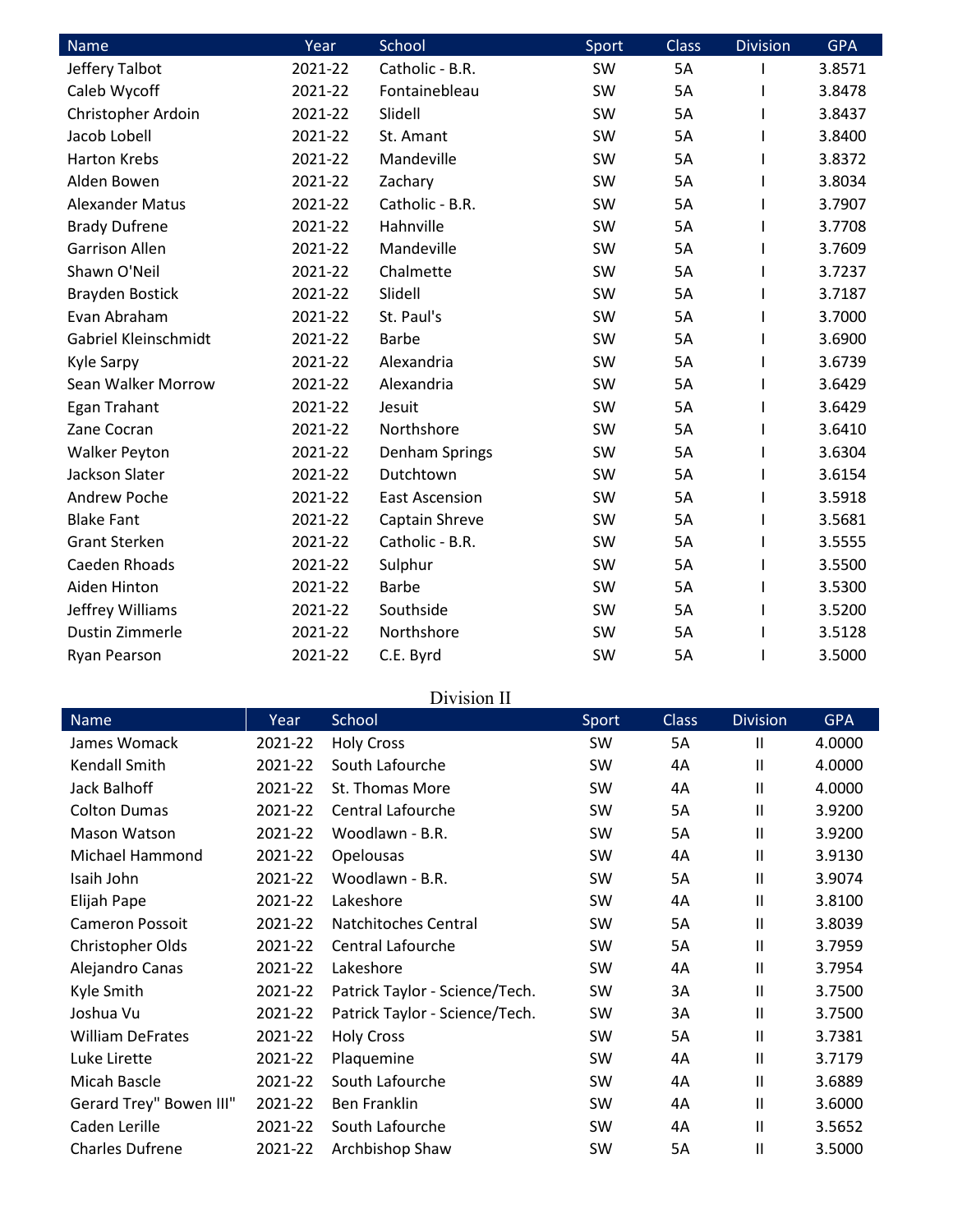#### Division III

| Name                        | Year    | School                | Sport     | <b>Class</b> | <b>Division</b>             | <b>GPA</b> |
|-----------------------------|---------|-----------------------|-----------|--------------|-----------------------------|------------|
| James Klien                 | 2021-22 | <b>Berwick</b>        | SW        | 3A           | III                         | 4.0000     |
| John Patten                 | 2021-22 | E.D. White            | SW        | 3A           | $\mathop{\rm III}\nolimits$ | 4.0000     |
| <b>Eugene Jiang</b>         | 2021-22 | Episcopal             | SW        | 2A           | $\mathop{\rm III}\nolimits$ | 4.0000     |
| <b>Brennon Conner</b>       | 2021-22 | Jennings              | SW        | 3A           | III                         | 3.9608     |
| <b>Wesley Templet</b>       | 2021-22 | E.D. White            | SW        | 3A           | III                         | 3.9400     |
| <b>Cullen Guillory</b>      | 2021-22 | Archbishop Hannan     | SW        | 3A           | $\mathop{\rm III}\nolimits$ | 3.9107     |
| <b>Brendan David Martin</b> | 2021-22 | E.D. White            | SW        | 3A           | $\mathop{\rm III}\nolimits$ | 3.9000     |
| <b>Stephen Ragas</b>        | 2021-22 | Vandebilt Catholic    | SW        | 4A           | $\mathop{\rm III}\nolimits$ | 3.9000     |
| Liam Moran                  | 2021-22 | University Lab        | SW        | 3A           | $\mathop{\rm III}\nolimits$ | 3.8913     |
| Jack Hahne                  | 2021-22 | Lusher Charter        | SW        | 4A           | III                         | 3.8889     |
| Kilian Bishop               | 2021-22 | University Lab        | SW        | 3A           | $\mathop{\rm III}\nolimits$ | 3.8889     |
| Zachary Ledoux              | 2021-22 | West Feliciana        | SW        | 3A           | $\mathop{\rm III}\nolimits$ | 3.8605     |
| <b>Bryce Oufnac</b>         | 2021-22 | De La Salle           | SW        | 3A           | III                         | 3.8600     |
| Dillon Kennamer             | 2021-22 | <b>Brusly</b>         | SW        | 3A           | $\mathop{\rm III}\nolimits$ | 3.8500     |
| Reese Ledet                 | 2021-22 | <b>Berwick</b>        | SW        | 3A           | $\mathop{\rm III}\nolimits$ | 3.8400     |
| Joshua Poche                | 2021-22 | Lutcher               | SW        | 3A           | $\mathop{\rm III}\nolimits$ | 3.8305     |
| <b>Andy Olivares</b>        | 2021-22 | <b>Berwick</b>        | SW        | 3A           | III                         | 3.8261     |
| <b>Riley Edwards</b>        | 2021-22 | Jennings              | SW        | 3A           | $\mathop{\rm III}\nolimits$ | 3.8222     |
| <b>Christian Nelson</b>     | 2021-22 | <b>Berwick</b>        | SW        | 3A           | $\mathop{\rm III}\nolimits$ | 3.8000     |
| Derek Zhang                 | 2021-22 | Lusher Charter        | SW        | 4A           | $\mathop{\rm III}\nolimits$ | 3.8000     |
| <b>Michael Alton</b>        | 2021-22 | <b>University Lab</b> | SW        | 3A           | $\mathop{\rm III}\nolimits$ | 3.7885     |
| <b>Andrew Thibeaux</b>      | 2021-22 | David Thibodaux       | SW        | 3A           | III                         | 3.7727     |
| <b>Connor Lambert</b>       | 2021-22 | Lutcher               | SW        | 3A           | III                         | 3.7692     |
| Quin Bergeron               | 2021-22 | E.D. White            | SW        | 3A           | $\mathop{\rm III}\nolimits$ | 3.7500     |
| Owen Rodrigue               | 2021-22 | University Lab        | SW        | 3A           | $\mathop{\rm III}\nolimits$ | 3.7174     |
| Ignacio Fernandez           | 2021-22 | Archbishop Hannan     | SW        | 3A           | $\mathop{\rm III}\nolimits$ | 3.7115     |
| Carson LeBlanc              | 2021-22 | <b>Berwick</b>        | SW        | 3A           | $\mathop{\rm III}\nolimits$ | 3.7083     |
| <b>Braxton Jones</b>        | 2021-22 | De La Salle           | SW        | 3A           | $\mathop{\rm III}\nolimits$ | 3.7000     |
| Collin Klingman             | 2021-22 | E.D. White            | SW        | 3A           | III                         | 3.6900     |
| Zachary Campbell            | 2021-22 | <b>Berwick</b>        | SW        | 3A           | $\mathbf{III}$              | 3.6800     |
| Cooper Snakenberg           | 2021-22 | Archbishop Hannan     | SW        | 3A           | Ш                           | 3.6731     |
| Jacob Weaver                | 2021-22 | St. Louis Catholic    | SW        | 3A           | $\mathbf{III}$              | 3.6667     |
| Christopher Richardson      | 2021-22 | University Lab        | SW        | 3A           | Ш                           | 3.6458     |
| Ethan Blanchard             | 2021-22 | <b>Berwick</b>        | SW        | 3A           | Ш                           | 3.6296     |
| Milan Salmanian             | 2021-22 | Lusher Charter        | <b>SW</b> | 4A           | $\mathbf{III}$              | 3.6000     |
| Jeffrey Cochran             | 2021-22 | Calvary Baptist       | SW        | 1A           | $\mathop{\rm III}\nolimits$ | 3.5952     |
| <b>Taylor Barrilleaux</b>   | 2021-22 | <b>Berwick</b>        | SW        | 3A           | Ш                           | 3.5600     |
| Charles Lowe                | 2021-22 | Lusher Charter        | SW        | 4A           | Ш                           | 3.5417     |
| <b>Brady Oufnac</b>         | 2021-22 | De La Salle           | SW        | 3A           | Ш                           | 3.5400     |
| Kendrick Allen Jr           | 2021-22 | De La Salle           | SW        | 3A           | Ш                           | 3.5000     |